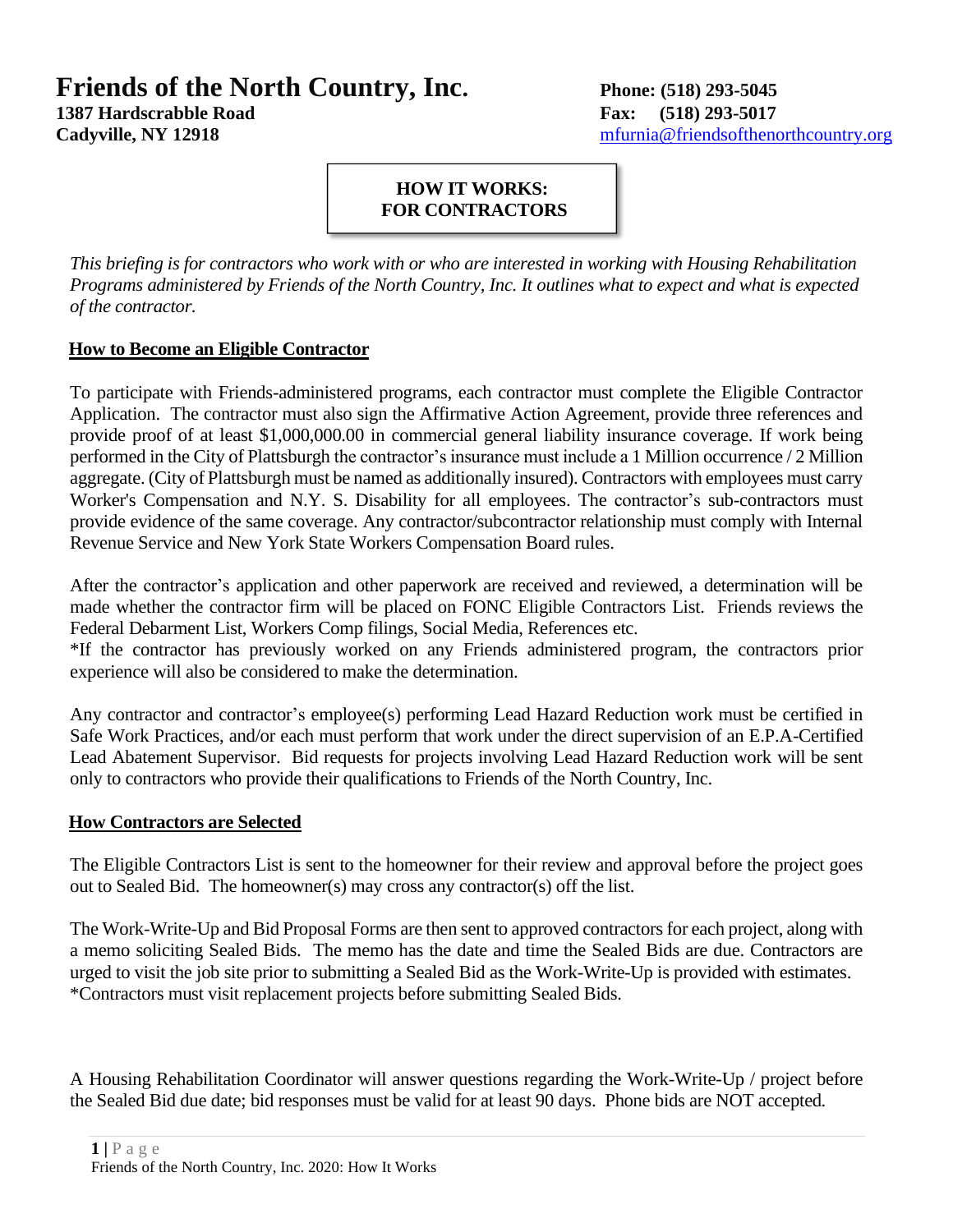Sealed Bids will be publicly opened at the date and time specified in the invitation to bid. For each project, it is necessary to have received at least three unqualified bids\* (two unqualified bids\* on certain funding sources) and the lowest unqualified bid\* must be within programmatic allowable variance from an in-house estimate for the project. In-house estimates for each project, sent out for Sealed Bid, are prepared and on file before the Sealed Bid opening and are strictly confidential; FONC will not share in-house estimates with any party of than State or Federal agencies for compliance.

Projects may be re-bid as written, or revised and re-bid, if no bid(s) seem reasonable. Friends of the North Country, Inc. reserves the right to reject any and all bids. Project bid results are reviewed and approved (or dis-approved) at monthly board meetings. Bid Comparison Charts, a summary of all contractor bids from the Sealed Bid opening, are prepared and available upon request. (\* An *unqualified bid* will have no added qualifying language, conditions, modifications, contingencies, etc.)

Contractors must disclose, on the Sealed Bid proposal form, for each project, if they intend to use a subcontractor. Subcontractors may NOT be used on a job without prior approval from Friends of the North Country, Inc.

## **Contracts, and Starting the Project**

After a project has been board approved, the contractor or the contractor's insurance company must provide a certificate of insurance with the Homeowner, Friends, and the specific funding source (e.g. HUD, NYSHTF, etc.) listed as "Certificate Holders." After the contractor's insurance certificate is obtained contracts are generated outlining the project. The contracts are an agreement between the contractor and the homeowner and include the Work-Write-Up, contractors' insurance and expected project start and completion dates. Most projects are scheduled for a 90-day completion period, but allowances may be made for large projects, scheduling conflicts, weather, and on a case-by-case basis.

When the contracts are ready for execution (signing), Friends will contact the contractor and the homeowner. The owner will issue the contractor a written Proceed Order after the contracts are signed, and the contractor is expected to commence work within the time frame specified in the Contract.

No work may start until all the contract documents are fully executed and a Proceed Order is issued. Prior to starting work, the contractor must obtain a Building Permit and provide a copy to Friends of the North County, Inc. by fax, mail or hand-deliver to our office.

\*The first project payment cannot be processed without a copy of the building permit.

## **Progress**

Friends staff will monitor construction milestones for the purpose of payments and quality of work. The local Building Inspector or Code Enforcement Officer will occasionally inspect the job and is required to do a final inspection in order to issue a Certificate of Completion/ Certificate of Occupancy; the C of O (or C of C) is necessary to process the final payment requisition.

## **Payments**

The contractor must contact the Housing Rehabilitation Coordinator in charge of the project to request a payment for work completed. The Rehabilitation Coordinator will need to prepare the payment request voucher, review the work progress at the site, and obtain the required signatures.